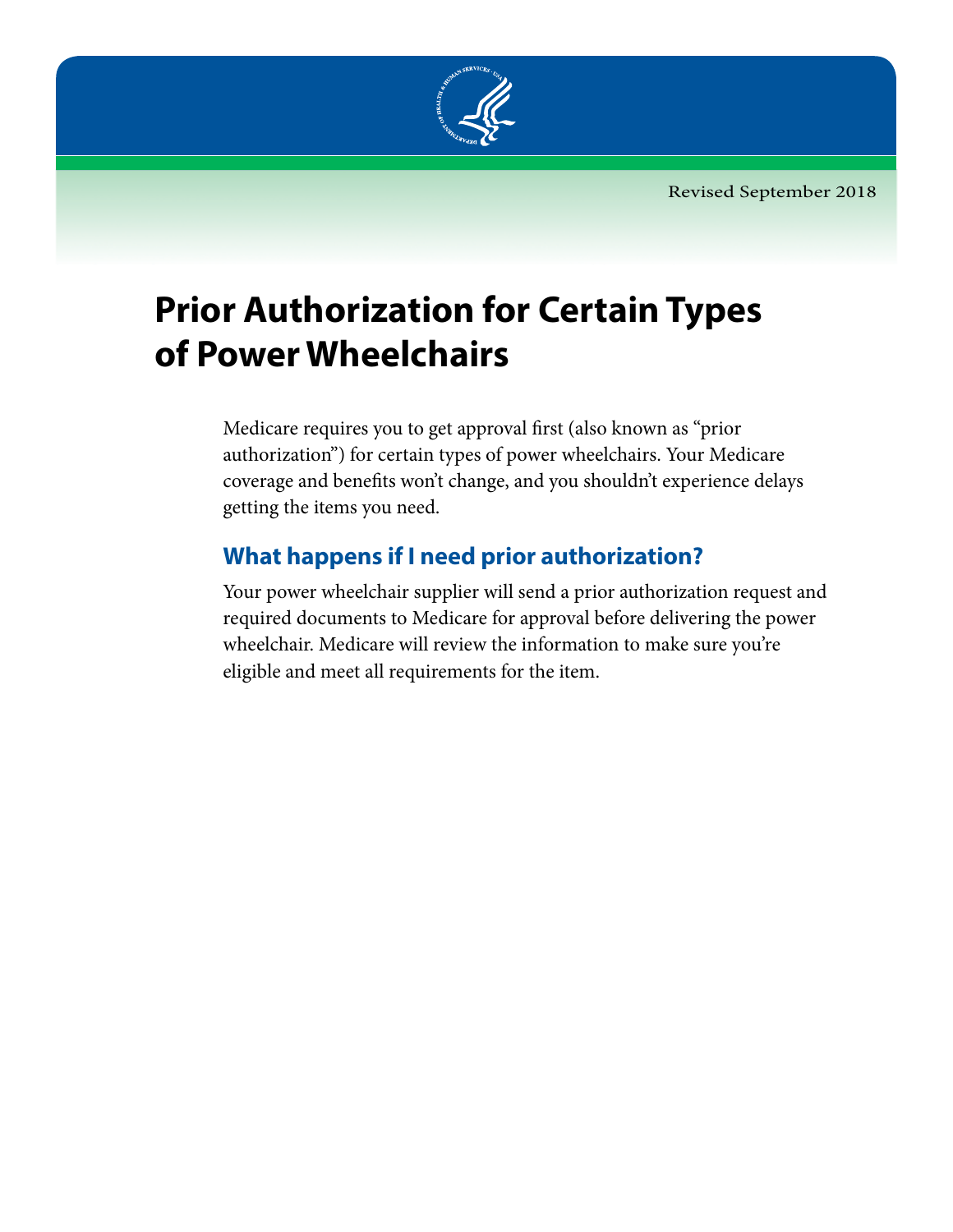## **Power wheelchairs that require prior authorization**

Starting September 1, 2018, these power wheelchairs require "prior authorization" before Medicare will pay for them:

| Power wheelchair (sling/solid seat/back) |                    |                           |                                                    |  |
|------------------------------------------|--------------------|---------------------------|----------------------------------------------------|--|
| <b>Model</b>                             | Group              | <b>Type</b>               | Weight capacity (up<br>to and including<br>pounds) |  |
| K0813                                    | 1 standard         | Sling/solid seat and back | 300                                                |  |
| K0815                                    | 1 standard         | Sling/solid seat and back | 300                                                |  |
| K0820                                    | 2 standard         | Sling/solid seat/back     | 300                                                |  |
| K0822                                    | 2 standard         | Sling/solid seat/back     | 300                                                |  |
| K0824                                    | 2 heavy duty       | Sling/solid seat/back     | 301 to 450                                         |  |
| K0826                                    | 2 very heavy duty  | Sling/solid seat/back     | 451 to 600                                         |  |
| K0828                                    | 2 extra heavy duty | Sling/solid seat/back     | 601 or more                                        |  |
| K0835                                    | 2 standard         | Sling/solid seat/back     | 300                                                |  |
| K0837                                    | 2 heavy duty       | Sling/solid seat/back     | 301 to 450                                         |  |
| K0839                                    | 2 very heavy duty  | Sling/solid seat/back     | 451 to 600                                         |  |
| K0840                                    | 2 extra heavy duty | Sling/solid seat/back     | 601 or more                                        |  |
| K0841                                    | 2 standard         | Sling/solid seat/back     | 300                                                |  |
| K0843                                    | 2 heavy duty       | Sling/solid seat/ back    | 301 to 450                                         |  |
| K0848                                    | 3 standard         | Sling/solid seat/back     | 300                                                |  |
| K0850                                    | 3 heavy duty       | Sling/solid seat/back     | 301 to 450                                         |  |
| K0852                                    | 3 very heavy duty  | Sling/solid seat/back     | 451 to 600                                         |  |
| K0854                                    | 3 extra heavy duty | Sling/solid seat/back     | 601 or more                                        |  |
| K0856                                    | 3 standard         | Sling/solid seat/back     | 300                                                |  |
| K0861                                    | 3 standard         | Sling/solid seat/back     | 300                                                |  |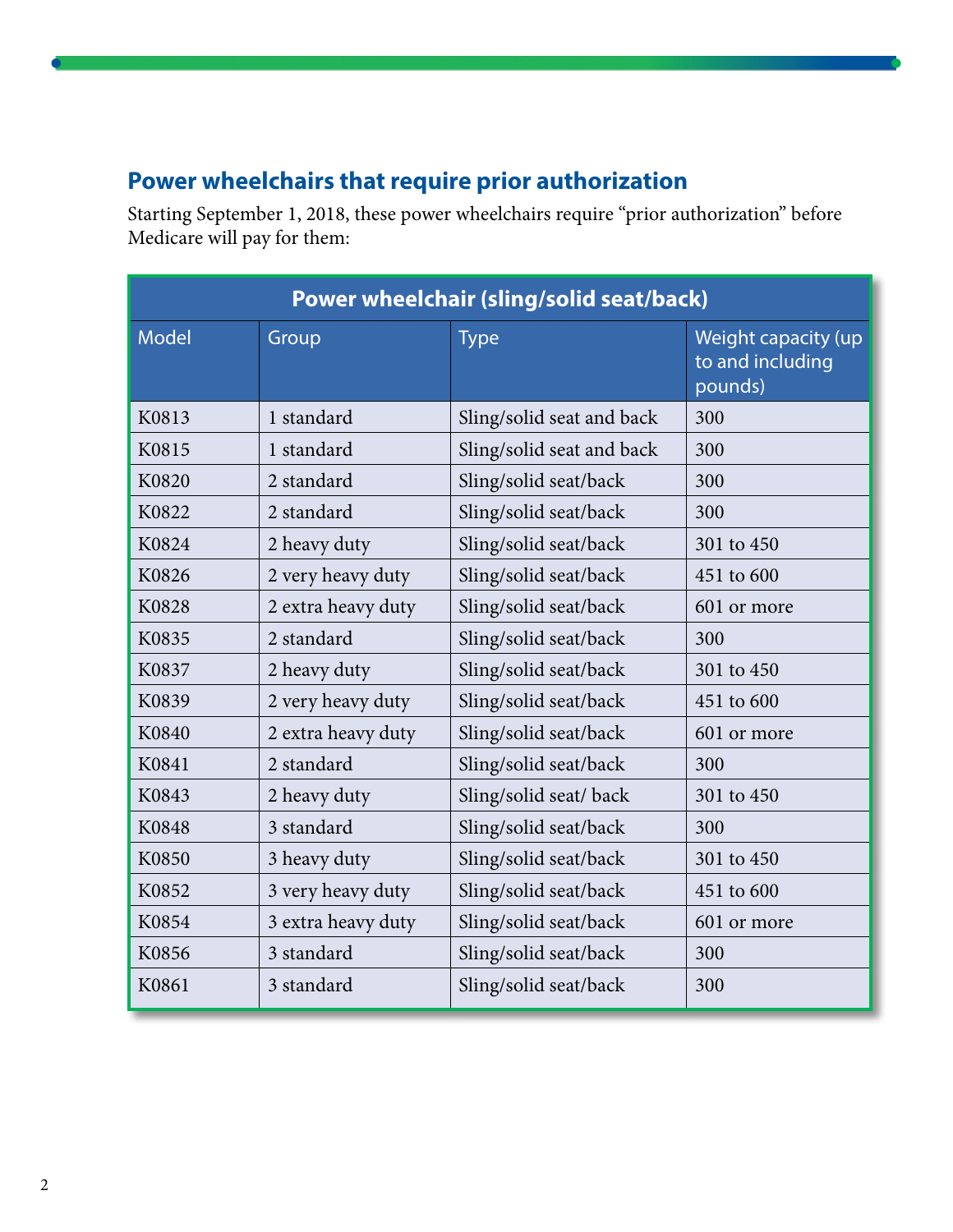| <b>Power wheelchair (captains chair)</b> |                    |              |                                                           |  |
|------------------------------------------|--------------------|--------------|-----------------------------------------------------------|--|
| <b>Model</b>                             | Group              | <b>Type</b>  | <b>Weight capacity</b><br>(up to and<br>including pounds) |  |
| K0814                                    | 1 standard         | Portable     | 300                                                       |  |
| K0816                                    | 1 standard         | Not portable | 300                                                       |  |
| K0821                                    | 2 standard         | Portable     | 300                                                       |  |
| K0823                                    | 2 standard         | Not portable | 300                                                       |  |
| K0825                                    | 2 heavy duty       | Not portable | 301 to 450                                                |  |
| K0827                                    | 2 very heavy duty  | Not portable | 451 to 600                                                |  |
| K0829                                    | 2 extra heavy duty | Not portable | 601 or more                                               |  |
| K0836                                    | 2 standard         | Not portable | 300                                                       |  |
| K0838                                    | 2 heavy duty       | Not portable | 301 to 450                                                |  |
| K0842                                    | 2 standard         | Not portable | 300                                                       |  |
| K0849                                    | 3 standard         | Not portable | 300                                                       |  |
| K0851                                    | 3 heavy duty       | Not portable | 301 to 450                                                |  |
| K0853                                    | 3 very heavy duty  | Not portable | 451 to 600                                                |  |
| K0855                                    | 3 extra heavy duty | Not portable | 601 or more                                               |  |

## Power wheelchairs that require prior authorization (continued)

For more information on power mobility devices visit [Medicare.gov/coverage/manual](https://www.medicare.gov/coverage/manual-wheelchairs-and-power-mobility-devices.html)[wheelchairs-and-power-mobility-devices.](https://www.medicare.gov/coverage/manual-wheelchairs-and-power-mobility-devices.html)